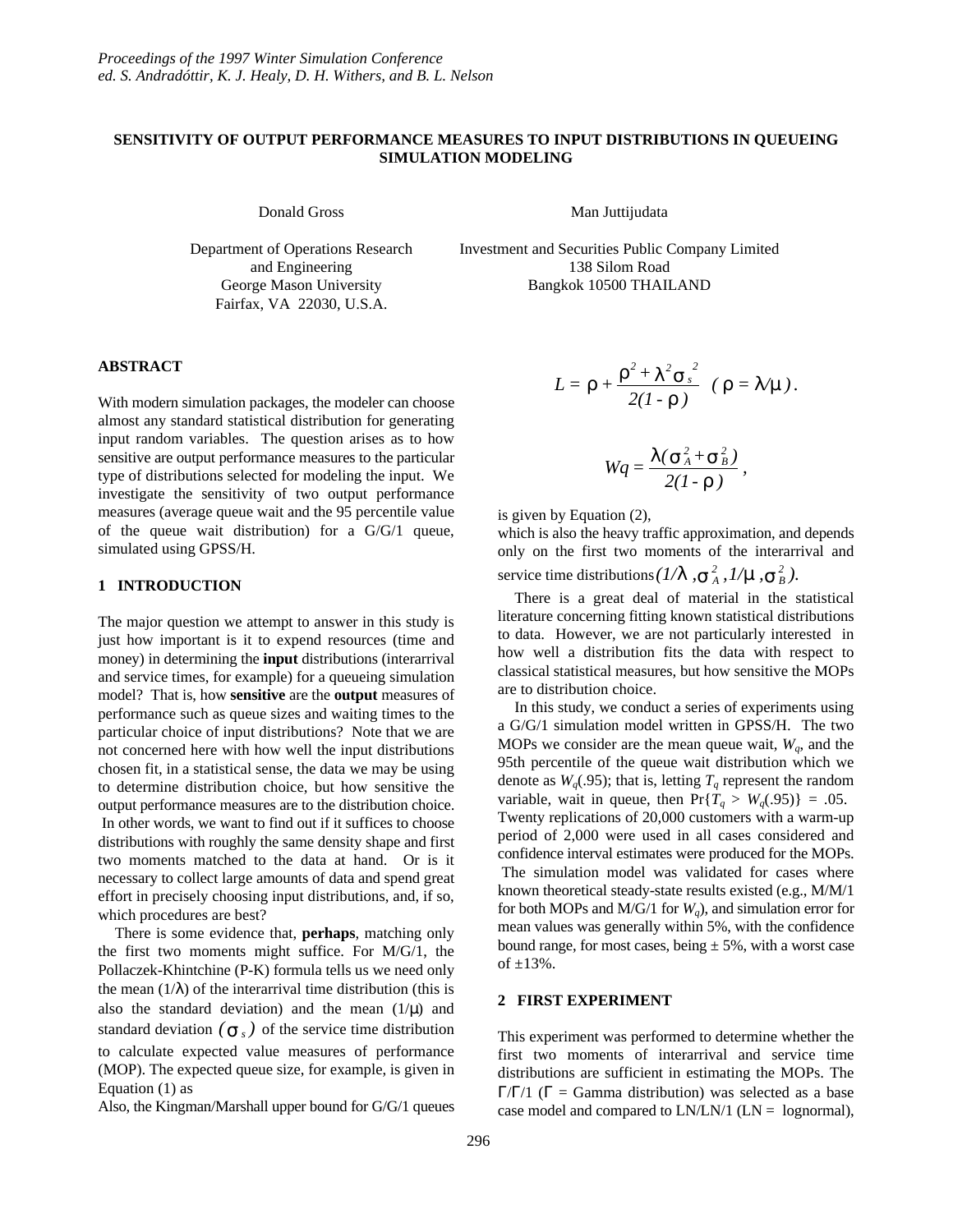$W/W/1$  (W = Weibull) and P5/P5/1 (P5 = Pearson, type 5) models. Traffic intensities  $(p)$  of 0.2, 0.5, and 0.8 were considered along with coefficients of variation of interarrival and service time distributions  $(CV_{at}$  and  $CV_{st}$ respectively) of 0.5, 1.0 and 2.0, making a total of 108 cases in all (each with 20 replications of 20,000 customers and a 2,000 customer warm-up period).

Table 1 presents some sample results showing that there can be significant sensitivity in the output MOPs, and that, in general, matching only the first two moments is not sufficient. We see that for higher  $\rho$  values (.8), the percentage differences are, for the most part, modest. But for  $\rho = .5$ , percentage differences are sizable, and for  $\rho =$ .2, some turned out to be very large, although the absolute values of the MOPs were near zero, which partially accounts for large percentage differences. Even so, there is ample evidence that it is not always sufficient to match only the first two moments. Twenty-eight of the 108 cases run had percent differences for *Wq g*reater than 20%, twelve of these being cases with  $\rho$  values of .5 or .8. These were either P5 models, or W and LN models with  $CV_{at} = 2$ . Further, some of the P5 cases of the original 108 cases had to be eliminated from consideration due to slow convergence of the second moment in the generated variates. One curious result was that in many cases, the percentage differences seemed to be somewhat less for  $W_q(.95)$  than for  $W_q$  - there were only 21 cases where percentage differences for  $W_a(0.95)$  were greater than 20%, nine of these for  $\rho$  values of .5 or .8, with conditions similar to those 12 for  $W_q$ .

#### Table 1: Some % Difference Examples

|                 |    | Model               | % $\Delta W_a$ | % $\Delta W_a$ (.95)                                                   |
|-----------------|----|---------------------|----------------|------------------------------------------------------------------------|
| $\rho = .8$ 0.5 | 2  | LN                  | 2.05           | 0.52                                                                   |
|                 |    | WB                  | 3.55           | 1.28                                                                   |
|                 |    | P <sub>5</sub>      |                |                                                                        |
| $\rho = .8$ 0.5 | -1 | LN                  | 0.07           | 6.87                                                                   |
|                 |    | <b>WB</b>           |                | 2.90                                                                   |
|                 |    | P <sub>5</sub>      |                |                                                                        |
| $\rho = .5$ 2   | .5 | LN                  | 54.62          | 50.41                                                                  |
|                 |    | <b>WB</b>           | 21.18          | 18.69                                                                  |
|                 |    | <b>P5</b>           |                |                                                                        |
|                 |    | $CV_{at}$ $CV_{st}$ |                | slow convrg of 2nd mom<br>3.88<br>3.35 17.14<br>slow convrg of 2nd mom |

Max % $\Delta s \approx 100$  for some  $\rho = .2$  cases (MOPs  $\approx 0$ )

For thirty six of the 108 cases run, analytical solutions exist for W<sub>q</sub>, i.e., those cases for which CV<sub>at</sub> = 1, the  $\Gamma/\Gamma$ /1 and W/W/1 reduce to M/G/1 models. Further, when  $CV<sub>st</sub>$  is also 1, the M/G/1 models further reduce to M/M/1 models and analytical results are available for both  $W<sub>a</sub>$  and  $W<sub>q</sub>(.95)$ . Tables 2 and 3 show these results. Table 2 shows the M/M/1 results and we see both the simulated  $\Gamma$ (=GM) and W (=WB) models are very close to the theoretical values, again validating the simulation. We can also see the "heavy traffic" effect in that the large percent differences of the LN and PT models diminish as increases. But there **is** sizable differences in these models, again indicating that matching the first two moments only is, in general, not sufficient. Table 3 shows similar effects for the M/G/1 cases.

### **3 SECOND EXPERIMENT**

This experiment investigated selecting two-parameter distributions by matching the first and third quartiles of the base case  $\Gamma/\Gamma$  /1 to W/W/1, LN/LN/1 and P5/P5/1. The same 108 cases were attempted, although many of these resulted in infeasible fits, or feasible fits with  $\geq 1$ . For the feasible cases, the percent deviations from the base case were much larger, and we concluded from this experiment that matching the first and third quartile is considerably poorer than matching the first two moments.

### **4 THIRD EXPERIMENT**

In this experiment, we compared Maximum Likelihood estimation (MLE) to MOM for fitting two-parameter distributions. The experimental design had  $\rho = 5$ , CV<sub>at</sub> = 1,  $CV_{st} = .5,1,2$ . Data were generated for sample sizes of 20, 50, 100, 200, 500, 1000 for the above three cases for Γ  $/\Gamma$  /1 and LN/LN/1 models.  $\Gamma$  and LN parameters were estimated for each of the sample sizes by both MOM and MLE. The empirical distribution, MOM and MLE cases were simulated for the various sample sizes and compared to the actual  $\Gamma / \Gamma / 1$  and LN/LN/1 base case simulations. The conclusions drawn from this experiment were (i) as sample size increases, the empirical model converges to actual, (ii) MOM appears somewhat "better" than MLE for small sample sizes, but both yield similar results for large sample sizes, and (iii) percent differences from actual are still quite large in many cases, especially for small sample sizes.

The general conclusion from experiments 1, 2 and 3 is that two parameter distributions are not sufficient in general. It appears that, although the first two moments are important, that it is necessary, in many cases, to capture higher-order moments. To attempt to determine just how many may be necessary, we did a final experiment using a discrete point distribution. While there are families of distributions that have more than two parameters (e.g., Johnson translation distributions, phase-type distributions, Coxian distributions, generalized hyper exponential distributions), fitting can be a formidable task (see, for example, Johnson and Taffe, 1991, Johnson, 1993, and Harris and Marchal, 1997). We chose discrete point distributions, which were very easy to fit by MOM and allowed us to see what happened as we increased the number of moments matched.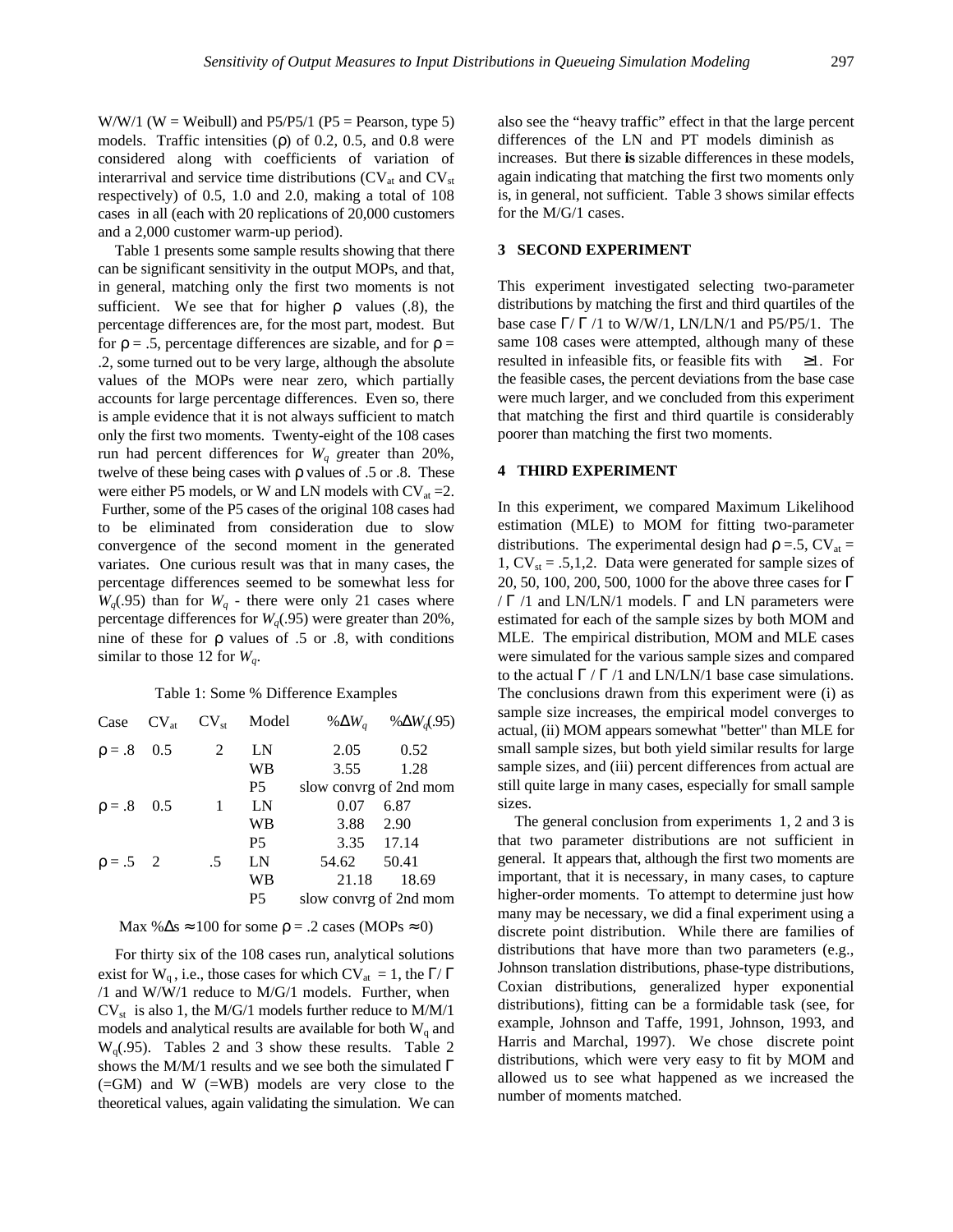# Table 2: M/M/1 Theoretical Cases

| $M/M/1$ (CV[AT]=1, CV[ST]=1) |         |        |             |         |             |  |  |  |
|------------------------------|---------|--------|-------------|---------|-------------|--|--|--|
|                              | Model   | Wq     | %Diff       | Wq(.95) | %Diff       |  |  |  |
| $Rho = 2$                    | Theo.   | 0.05   | $\theta$    | 0.3466  | $\theta$    |  |  |  |
|                              | Model   | Wq     | %Diff       | Wq(.95) | %Diff       |  |  |  |
| $Rho = .2$                   | GM/GM/1 | 0.0502 | 0.4         | 0.3467  | 0.028852    |  |  |  |
|                              | WB/WB/1 | 0.0501 | 0.2         | 0.3486  | 0.577034    |  |  |  |
|                              | LN/LN1  | 0.0258 | $-48.4$     | 0.1527  | $-55.94345$ |  |  |  |
|                              | PT/PT/1 | 0.0189 | $-62.2$     | 0.0001  | $-99.97115$ |  |  |  |
| $Rho = .5$                   | Theo.   | 0.5    | $\theta$    | 2.3026  | $\Omega$    |  |  |  |
|                              | GM/GM/1 | 0.4959 | $-0.82$     | 2.2869  | $-0.681838$ |  |  |  |
|                              | WB/WB/1 | 0.5042 | 0.84        | 2.315   | 0.5385217   |  |  |  |
|                              | LN/LN1  | 0.3934 | $-21.32$    | 2.0149  | $-12.49457$ |  |  |  |
|                              | PT/PT/1 | 0.3255 | $-34.9$     | 1.6339  | $-29.04108$ |  |  |  |
| $Rho = .8$                   | Theo.   | 3.2    | $\theta$    | 11.0804 | 0           |  |  |  |
|                              | GM/GM/1 | 3.1328 | $-2.1$      | 10.9238 | $-1.413306$ |  |  |  |
|                              | WB/WB/1 | 3.2602 | 1.88125     | 11.1705 | 0.8131475   |  |  |  |
|                              | LN/LN1  | 2.9477 | -7.884375   | 10.7616 | $-2.877152$ |  |  |  |
|                              | PT/PT/1 | 2.621  | $-18.09375$ | 10.332  | $-6.754269$ |  |  |  |

# Table 3: M/G/1 Theoretical Cases

|            |         | $M/G/1$ : (CV[AT]=1, CV[ST]=.5) |                  | $(CV[AT=1, CV[ST]=2)$ |                  |  |
|------------|---------|---------------------------------|------------------|-----------------------|------------------|--|
|            | Model   | Wq                              | %Diff            | Wq                    | %Diff            |  |
| $Rho = 2$  | Theo.   | 0.0313                          | $\mathbf{0}$     | 0.125                 | $\boldsymbol{0}$ |  |
|            | GM/GM/1 | 0.0313                          | $\boldsymbol{0}$ | 0.1271                | 1.68             |  |
|            | WB/WB/1 | 0.0314                          | 0.319488<br>8    | 0.1243                | $-0.56$          |  |
|            | LN/LN1  | 0.0089                          | $-71.5655$       | 0.0931                | $-25.52$         |  |
|            | PT/PT/1 | 0.0025                          | $-92.0127$<br>8  | 0.0694                | -44.48           |  |
| $Rho = .5$ | Theo.   | 0.3125                          | $\overline{0}$   | 1.25                  | $\theta$         |  |
|            | GM/GM/1 | 0.3141                          | 0.512            | 1.2885                | 3.08             |  |
|            | WB/WB/1 | 0.3137                          | 0.384            | 1.2607                | 0.856            |  |
|            | LN/LN1  | 0.1928                          | $-38.304$        | 1.0837                | $-13.304$        |  |
|            | PT/PT/1 | 0.1135                          | $-63.68$         | 0.8318                | $-33.456$        |  |
| $Rho = .8$ | Theo.   | 2                               | $\boldsymbol{0}$ | 8                     | $\mathbf{0}$     |  |
|            | GM/GM/1 | 1.9959                          | $-0.205$         | 8.4837                | 6.04625          |  |
|            | WB/WB/1 | 2.0337                          | 1.685            | 8.2794                | 3.4925           |  |
|            | LN/LN1  | 1.6943                          | $-15.285$        | 7.4834                | $-6.4575$        |  |
|            | PT/PT/1 | 1.2943                          | $-35.285$        | 5.9483                | $-25.64625$      |  |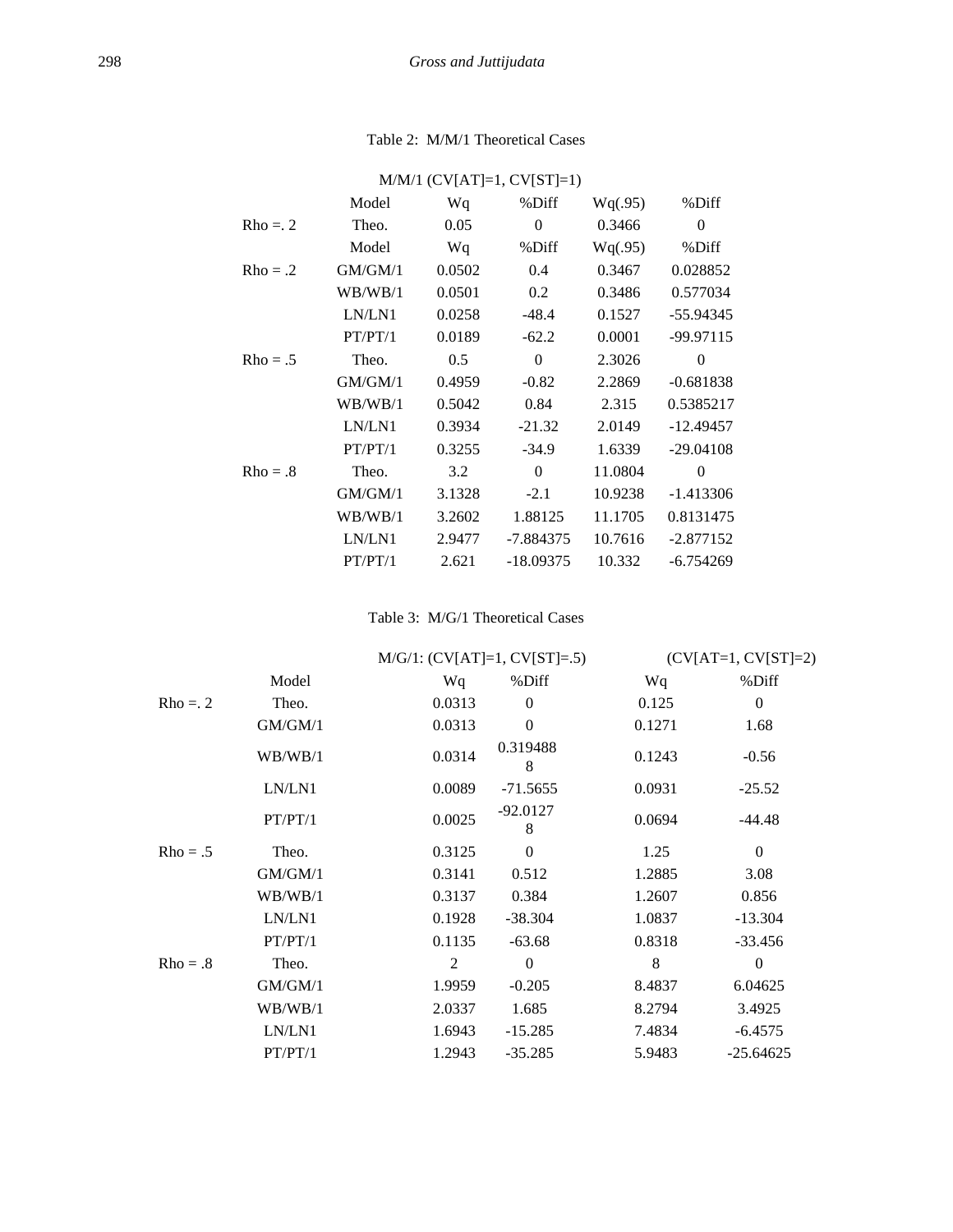#### **5 FOURTH EXPERIMENT**

The experimental design for this final experiment had  $p = .5$ ,  $CV_{at} = 1$ , and  $CV_{st} = .5, 1, 2$ . Data were generated for sample sizes (*n*) of 20, 50, 100, 200, 500, 1000 for above three cases for  $\Gamma / \Gamma / 1$  and LN/LN/1 models (same as the third experiment). For each sample size and each G/G/1 model, a discrete k-point distribution was fit by nonlinear programming, matching two up to five moments respectively. The nonlinear programming problem to be solved is given by (3) below.

$$
\begin{aligned}\n& \min \quad g(\quad p_1 \dots, \, p_k \,, \, t_1 \dots, \, t_k \, ) = \left[ \left( \sum_{j=1}^k t_j^{n+1} \, - \, m_{n+1} \right)^2 \right] \\
& \text{s.t.} \quad m_i = \sum_{j=1}^k p_j \, t_j^i \quad (i = 1, 2, \dots, n) \\
& \sum_{j=1}^k p_j = 1 \\
& \sum_{j=1}^k p_j \geq 0 \quad (j = 1, 2, \dots, k)\n\end{aligned}
$$

The actual, empirical and the four discrete k-point fits were simulated, and  $W_q$  and  $W_q$ . (95) compared. Figure 1 shows, for the CV<sub>st</sub> =1 case, the percent differences in W<sub>q</sub> and  $W<sub>q</sub>$  (.95) from the gamma and lognormal simulated cases with simulations using the empirical distribution, and discrete distributions with two, three and four moments matched for sample data generated from gamma and lognormal distributions for sample sizes of 50, 200 and 1000 observations. Results are similar for the other two

cases ( $CV_{st} = .5$  and 2). It is interesting to note that using the discrete distribution with a five moment match is almost as good as using the entire empirical distribution and for large *n*, they both are fairly close to the actual simulated MOPs.

### **6 CONCLUSIONS**

Output measures of performance can, indeed, be sensitive to the particular "shape" of the input distribution. Using standard two-parameter distributions for which only the first two moments are captured in many cases is not sufficient, unless the system is in heavy traffic (probably ρ > .9). Results here indicate that it may be necessary to capture at least five moments, even though the lower order moments dominate in importance. Sample sizes when determining input distributions should be at least 200 and preferably closer to 1000 which should provide good results when using empirical distributions from which to generate inputs. Using a discrete k-point distribution for which the first five moments are matched to the data is almost as good. These are easy to determine by non-linear programming and easily generate sample data for simulation.

This research shows that attention must be paid to proper input modeling, and that it is not a trivial task. Some general papers in this area include Fox (1981), Kelton (1984), Cheng (1993), Cheng, et al (1996), Leemis (1995, 1996) and Nelson et al (1995). Three rather "nonclassical" classes of distributions which appear to have potential in input modeling are the Johnson translation distributions (see Storer et al, 1988), Phase-type distributions (see Johnson and Taaffe, 1991), and Bezier distributions (see Wagner and Wilson, 1996).



Figure 1:  $CV_{at} = 1$ ,  $CV_{st} = 1$ .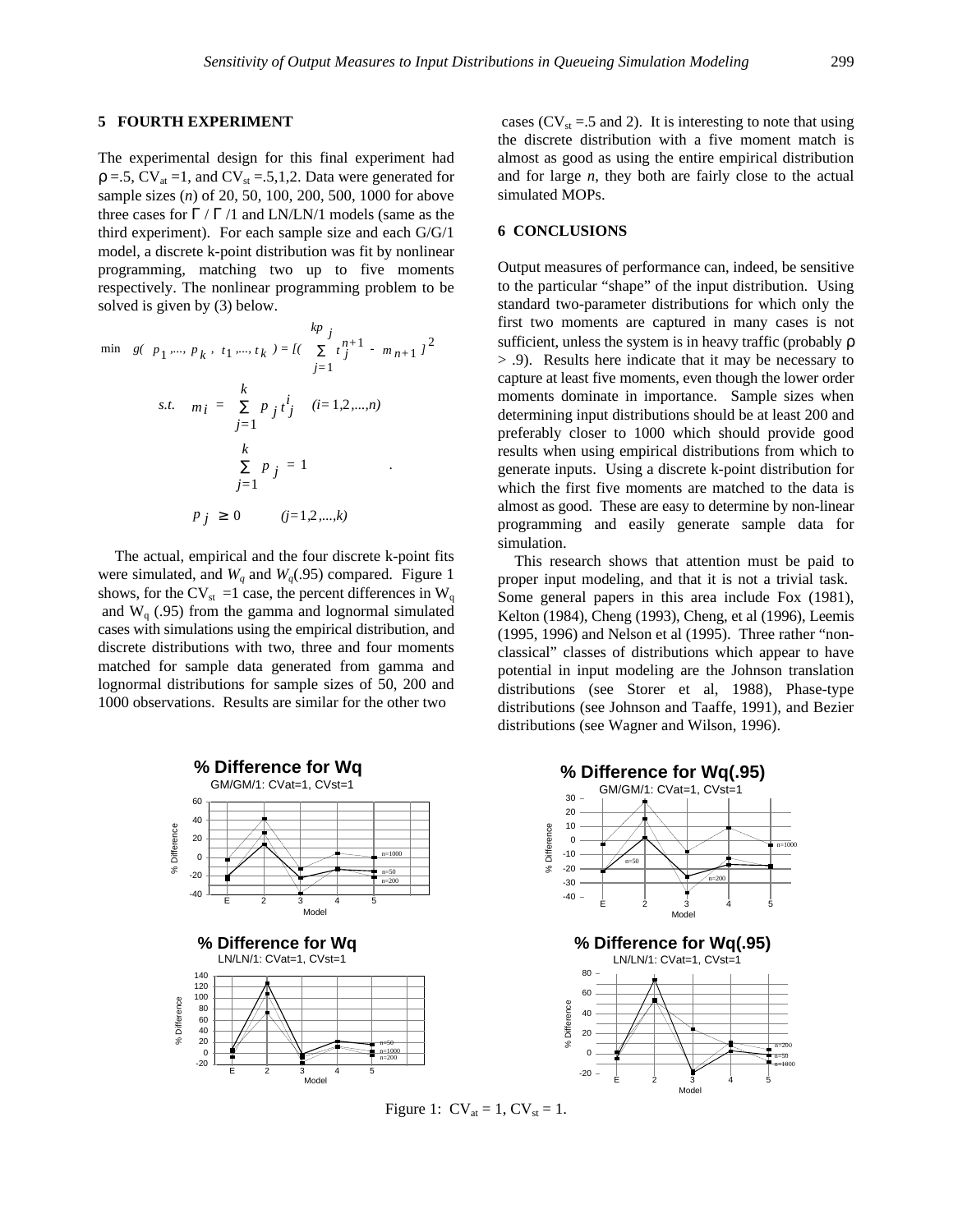### **APPENDIX - SOME REAL DATA**

In a master level discrete-event simulation course at The George Washington University, a student team did a project involving a local bank. A G/G/c queue was simulated. The interarrival time and teller service time data were run through the UNIFIT II data fitting package and Table A.1 shows the moment comparison given by UNIFIT II for the actual data and the best five theoretical distributions it suggests. For  $c = 7$  (giving a = .63), two sets of simulations were run. Using the empirical distribution (EM) for service times, G/EM/7 runs were made for  $G = EM$ , the first five theoretical distributions given by UNIFIT and the four discrete k-point distributions matching two, three, four and five moments to the data. A similar set of runs were made using EM for interarrival times  $(EM/G/7)$  and  $G= EM$ , the first five distributions given by UNIFIT and the four k-point distributions. Percent differences of the G/EM/7 and EM/G/7 models from the EM/EM/7 model are given in Table A.2. Note the anomaly when G is Pearson 6. The moments vary considerably from the data, yet the percent differences in output measures are modest. Except for this, "generally" the percent differences are smallest when the percent differences in moments are smallest.

### **REFERENCES**

- Cheng, R.C.H. 1993. Selecting Input Models and Random Variate Generation. In *Proceedings of the 1993 Winter Simulation Conference,* ed. G.W. Evans, M. Mollaghasemi, E. C. Russell, W.E. Biles, 34--40.
- Cheng,R.C.H., Holland, W. and Hughes, N.A. Selection of Input Models Using Bootstrap Goodness-Of-Fit. In *Proceedings of the 1996 Winter Simulation Conference,* ed. J.M. Charnes, D.J. Morrice, D.T. Brunner, and J.J. Swain, 199-206.
- Fox, B.L. 1981. Fitting "Standard" Distributions to Data Is Necessarily Good: Dogma or Myth? In *Proceedings of the 1981 Winter Simulation Conference*, ed. T. I. Oren, C.M. Delfosse, C.M. Shub, 305--307.
- Harris, C.M. and Marchal, W.G. 1997. Distribution Estimation Using Laplace Transforms. Department of Operations Research and Engineering Technical Report, George Mason University, Fairfax, Virginia.
- Johnson, M.A. 1993. An Empirical Study of Queueing Approximations Based on Phase-Type Distributions. *Commun. Statist.-Stochastic Models*, 9:531--561.
- Johnson, M. A. and M. R. Taaffe. 1991. An Investigation of Phase-Distribution Moment-Matching Algorithms for use in Queueing Models. *Queueing Systems*, 8:129--147.
- Kelton, W. D. 1984. Input Data Collection and Analysis. In *Proceedings of the 1984 Winter Simulation Conference*, ed. S. Sheppard, U. Pooch, D. Pegden, 305--307.
- Leemis, L.M. 1996. Discrete-Event Simulation Input Process Modeling. In *Proceedings of the 1996 Winter Simulation Conference,* ed. J.M. Charnes, D.J. Morrice, D.T. Brunner, and J.J. Swain, 39-46.
- Leemis, L. M. 1995. Input Modeling for Discrete-Event Simulation. In *Proceedings of the 1995 Winter Simulation Conference*, ed. C. Alexopoulos, K. Kang, W.R. Lilegdon,D. Goldsman, 16--23.
- Nelson, B. L, Ware, P. and Cario, Harris, Jamison, Miller, Steinbugl, Yang. 1995. Input Models When Simple Models Fail. In *Proceedings of the 1995 Winter Simulation Conference*, ed. C. Alexopoulos, K.Kang, W.R. Lilegdon, D. Goldsman, 93--100.
- Storer, R.H., Swain, J. J., Venkatraman, S. and J. R. Wilson. 1988. Comparison of Methods For Fitting Data Using Johnson Translation Distributions. In *Proceedings of the 1988 Winter Simulation Conference*, ed. M. Abrams, P. Hughes, J. Comfort, 476-481.
- Wagner, M.A.F., and J. R. Wilson. 1996. Using Univariate Bezier Distributions to Model Simulation Input Processes. *IIE Transactions*, 28:699--711.
- Wagner, M.A.F., and J.R. Wilson. 1996. Recent Developments in Input Modeling With Bezier Distributions. In *Proceedings of the 1996 Winter Simulation Conference,* ed. J.M. Charnes, D.J. Morrice, D.T. Brunner, and J.J. Swain, 1448-1456.

### **AUTHOR BIOGRAPHIES**

**DONALD GROSS** is a research professor in the Department of Operations Research and Engineering at George Mason University and Professor Emeritus, Department of Operations Research, at The George Washington University. His research interests are queueing theory and simulation input modeling.

**MAN JUTTIJUDATA** received his D.Sc. degree from The George Washington University and is a specialist in economics and financial modeling with the Thai Investment and Securities Public Company Limited. His dissertation research was on input modeling.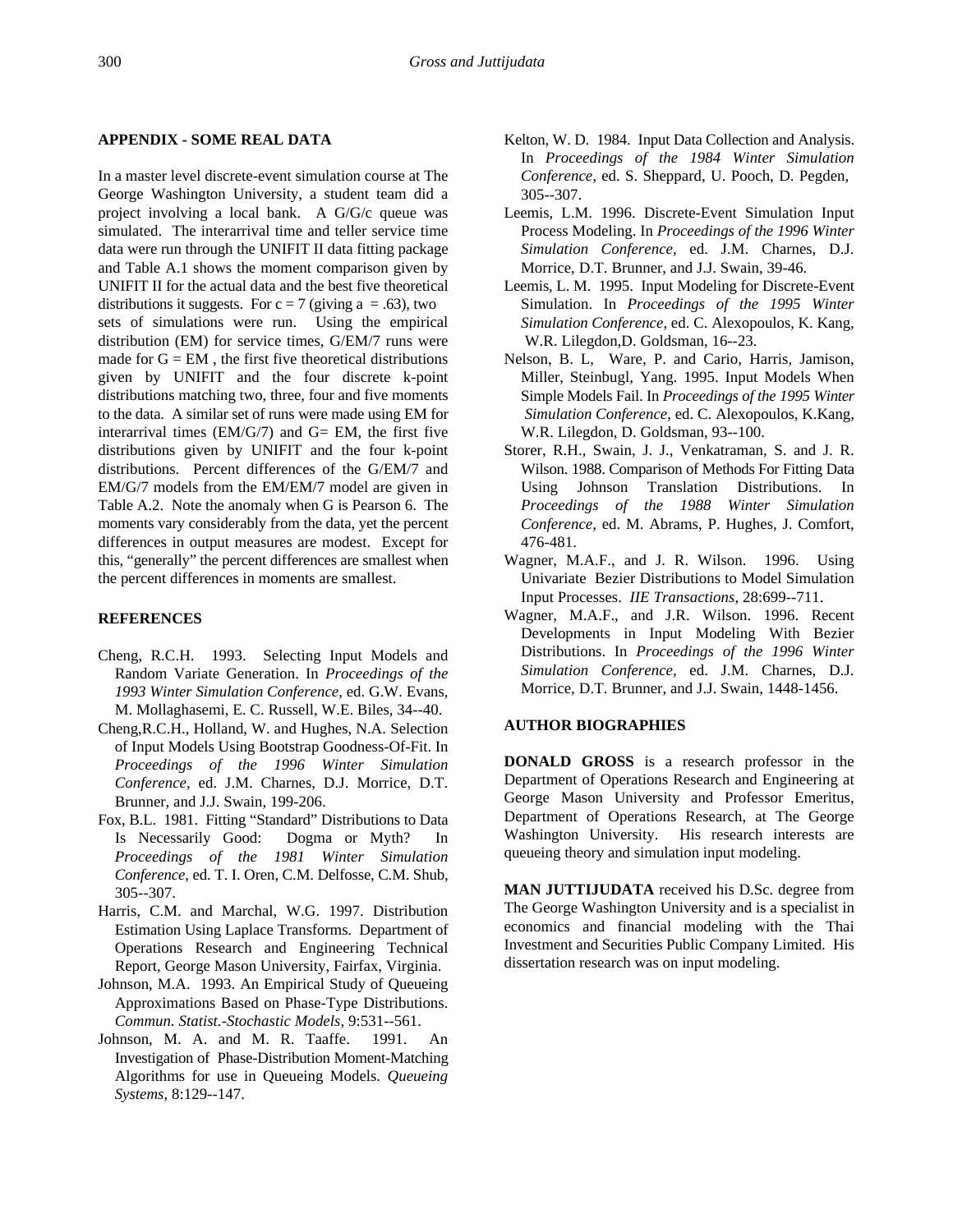# Table A.1 - Model Moment Comparisons

# **Interarrival-Time Data**

| Model                            | Mean   | <b>Variance</b> | <b>Skewness</b> | <b>Kurtosis</b> |
|----------------------------------|--------|-----------------|-----------------|-----------------|
| <b>Arrival Data</b><br>$n = 168$ |        |                 |                 |                 |
| <b>Sample Values</b>             | .51458 | .36501          | 2.41691         | 11.9585         |
| 1-Rand. Walk                     | .51458 | .40588          | 2.63788         | 13.5547         |
| 2-Weibull                        | .51360 | .35416          | 2.63788         | 13.5547         |
| 3-Pearson 6                      | .54844 | .94431          | Does Not Exist  | Does Not Exist  |
| 4-Gamma                          | .51458 | .32572          | 2.21817         | 10.3804         |
| $5-Gamma(E)$                     | .51458 | .43244          | 2.60641         | 13.1900         |

# **Service-Time Data**

| Model                            | Mean    | <b>Variance</b> | <b>Skewness</b> | <b>Kurtosis</b> |  |  |
|----------------------------------|---------|-----------------|-----------------|-----------------|--|--|
| <b>Service Data</b><br>$n = 132$ |         |                 |                 |                 |  |  |
| <b>Sample Values</b>             | 2.26887 | 5.71426         | 3.53355         | 19.2950         |  |  |
| 1-Log logistic                   | 2.23157 | 41.6280         | Does Not Exist  | Does Not Exist  |  |  |
| 2-Pearson 6                      | 2.25786 | 6.30176         | 26.2730         | Does Not Exist  |  |  |
| 3-Lognormal                      | 2.22235 | 4.11634         | 3.49973         | 30.7117         |  |  |
| 4-Inv. Gaussian                  | 2.26887 | 4.40487         | 2.77510         | 15.8353         |  |  |
| 5-Random Walk                    | 2.26887 | 3.46828         | 2.03991         | 9.52663         |  |  |